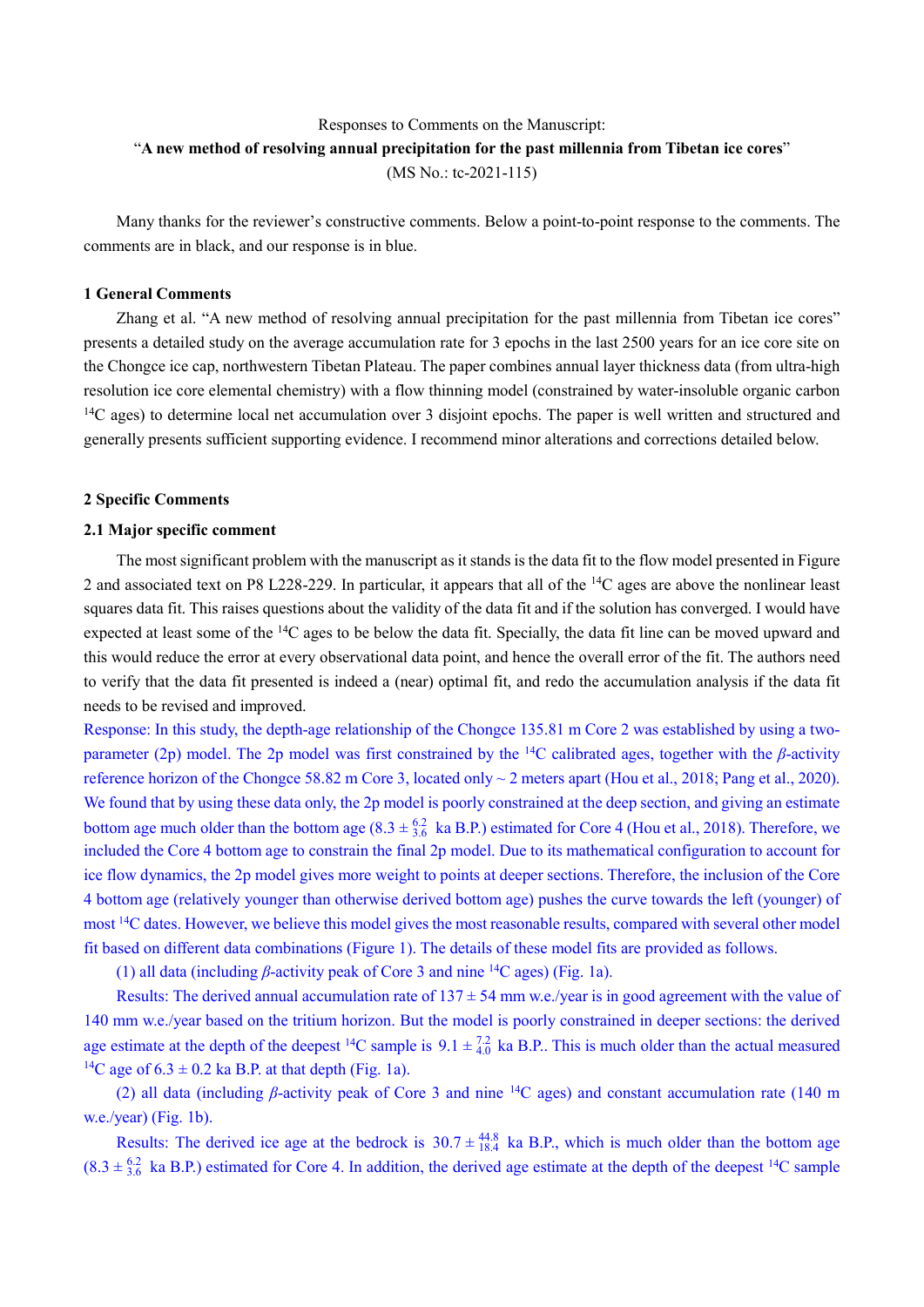is  $9.2 \pm \frac{6.0}{3.6}$  ka B.P.. This is much older than the <sup>14</sup>C age of  $6.3 \pm 0.2$  ka B.P. at that depth. (Fig. 1b).

(3)  $\beta$ -activity peak of Core 3 and oldest six <sup>14</sup>C ages (Fig. 1c).

Results: The derived ice age at the bedrock is  $22.5 \pm \frac{34.8}{13.8}$  ka B.P., which is much older than the bottom age  $(8.3 \pm \frac{6.2}{3.6})$  ka B.P.) estimated for Core 4. In addition, the derived accumulation  $(233 \pm 104)$  mm w.e./year) deviates significantly from the *β*-activity based estimate (140 mm w.e./year) (Fig. 1c).

(4) *β*-activity peak of Core 3, oldest six <sup>14</sup>C ages, and constant accumulation rate (140 mm w.e./year) (Fig. 1d). Results: The derived ice age at the bedrock is  $50.1 \pm \frac{118.4}{35.6}$  ka B.P., which is much older than the bottom age  $(8.3 \pm \frac{6.2}{3.6})$  ka B.P.) estimated for Core 4. In addition, the derived age estimate at the depth of the deepest <sup>14</sup>C sample is  $9.6 \pm \frac{7.3}{4.1}$  ka B.P.. This is much older than the <sup>14</sup>C age of  $6.3 \pm 0.2$  ka B.P. at that depth (Fig. 1d).

(5) all data (including *β*-activity peak of Core 3 and nine <sup>14</sup>C ages) plus bedrock estimate from Core 4 (Hou et al., 2018) as an additional model input point (**the method used in this manuscript**) (Fig. 1e).

Results: The derived ice age at the bedrock is  $9.0 \pm \frac{7.9}{3.6}$  ka B.P., which is roughly consistent with the bottom age  $(8.3 \pm \frac{6.2}{3.6})$  ka B.P.) estimated for Core 4. The derived accumulation rate  $(103 \pm 34)$  mm w.e./year) is in relative agreement with the *β*-activity based estimate (140 mm w.e./year). In addition, the modeled age at the depth of the deepest <sup>14</sup>C sample is now 5.2  $\pm$   $^{1.9}_{1.2}$  ka B.P. which, with the uncertainty range, is similar to the <sup>14</sup>C age of 6.3  $\pm$  0.2 ka B.P. (Fig. 1e). We believe this model provides most reasonable results, and is therefore adopted for this paper.



Fig.1. The depth-age relationship of the Chongce Core 2 based on the two-parameter model.

## **2.2 Minor specific comment**

P2 L40 Is Christiansen and Ljungqvist (2017) the correct citation? This paper is about temperature reconstruction, and only mentions precipitation because of its influence on temperature reconstructions.

Response: We replaced this citation with Sun et al., 2018, which presented a comprehensive review of the data sources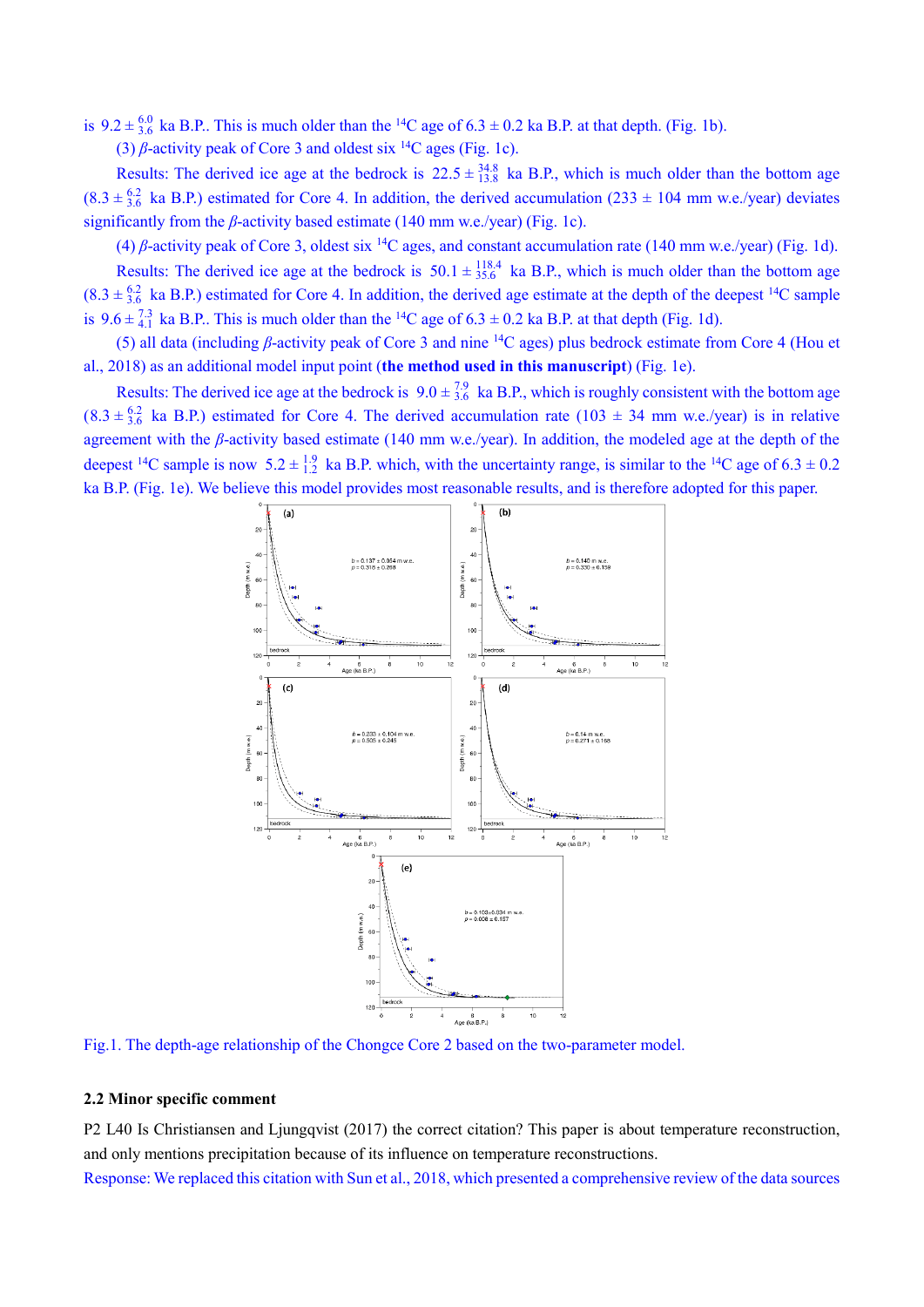and estimation methods of 30 currently available global precipitation data sets, including gauge-based, satelliterelated, and reanalysis data sets.

P2 2<sup>nd</sup> paragraph. This needs a restructure, at the moment, the sentence topics are annual layers, thinning, annual layers then thinning again. Suggest you move the sentence starting "In addition, the nonlinear" to after the sentence starting "The most common approach". Then change "The thinning parameter"  $\rightarrow$  "This thinning parameter". Response: We agree with the reviewer, and have revised the sentence accordingly. The revised sentence is as follows;

*The most common approach is to obtain annual-layer thickness based on the seasonal cycles of ice core parameters such as stable isotope ratio of oxygen in the water (* $\delta^{18}O$ *), the concentration of major ions (e.g.*  $Ca^{2+}$ *,*  $Mg^{2+}$ *,*  $NH_4^+$ *, SO<sup>4</sup> 2- ), and the presence of melt layers (Thompson et al., 2018). In addition, the nonlinear thinning of annual layers caused by ice flow must be suitably constrained (Bolzan, 1985; Henderson et al., 2006; Roberts et al., 2015).*

P3 L80 I think the location map (Fig. S1) should be moved into the main manuscript, as this is key information. Response: We agree with the reviewer, and have included the location map (Fig. S1) in the main text of the manuscript.

P5 Section 2.3 You do not give the vertical size of the samples required to give the 1kg sample, this is key information for the depth uncertainty estimate of the *β*-activity dating.

Response: We have given details on ice samples for *β*-activity measurements (Table S1) in the supporting information.

| Sample #                | Depth(m)        | Depth (m w.e.)  | Length $(m)$ | Length (m w.e.) | $\beta$ activity (dph kg <sup>-1</sup> ) |
|-------------------------|-----------------|-----------------|--------------|-----------------|------------------------------------------|
| $\mathbf{1}$            | $0.000 - 0.710$ | $0.000 - 0.406$ | 0.710        | 0.406           | 555.1                                    |
| $\overline{2}$          | 0.710-1.150     | 0.406-0.771     | 0.440        | 0.365           | 936.5                                    |
| $\overline{\mathbf{3}}$ | 1.150-1.720     | $0.771 - 1.253$ | 0.570        | 0.482           | 597.9                                    |
| $\overline{\mathbf{4}}$ | 1.720-2.185     | 1.253-1.648     | 0.465        | 0.395           | 499.2                                    |
| 5                       | 2.185-2.575     | 1.648-1.981     | 0.390        | 0.333           | 505.6                                    |
| 6                       | 2.575-2.945     | 1.981-2.297     | 0.370        | 0.316           | 539.1                                    |
| $\overline{7}$          | 2.945-3.355     | 2.297-2.648     | 0.410        | 0.351           | 416.7                                    |
| 8                       | 3.355-3.890     | 2.648-3.110     | 0.535        | 0.462           | 518.4                                    |
| 9                       | 3.890-4.350     | 3.110-3.504     | 0.460        | 0.393           | 396.1                                    |
| 10                      | 4.350-4.805     | 3.504-3.889     | 0.455        | 0.385           | 439.4                                    |
| 11                      | 4.805-5.270     | 3.889-4.288     | 0.465        | 0.399           | 1754.5                                   |
| 12                      | 5.270-5.780     | 4.288-4.735     | 0.510        | 0.447           | 385.8                                    |
| 13                      | 5.780-6.320     | 4.735-5.198     | 0.540        | 0.463           | 504.9                                    |
| 14                      | 6.320-6.780     | 5.198-5.593     | 0.460        | 0.395           | 749.1                                    |
| 15                      | 6.780-7.200     | 5.593-5.948     | 0.420        | 0.355           | 963.2                                    |
| 16                      | 7.200-7.690     | 5.948-6.362     | 0.490        | 0.414           | 224.9                                    |
| 17                      | 7.690-8.170     | 6.362-6.767     | 0.480        | 0.406           | 1709.9                                   |
| 18                      | 8.170-8.630     | 6.767-7.158     | 0.460        | 0.390           | 1910.3                                   |
| 19                      | 8.630-9.120     | 7.158-7.571     | 0.490        | 0.413           | 479.9                                    |
| 20                      | 9.120-9.580     | 7.571-7.977     | 0.460        | 0.407           | 574.2                                    |
| 21                      | 9.580-10.020    | 7.977-8.361     | 0.440        | 0.384           | 98.6                                     |
| 22                      | 10.020-10.550   | 8.361-8.819     | 0.530        | 0.457           | 682.8                                    |
| 23                      | 10.550-11.060   | 8.819-9.254     | 0.510        | 0.435           | 262.6                                    |

Table S1. Details on ice samples for *β*-activity measurements.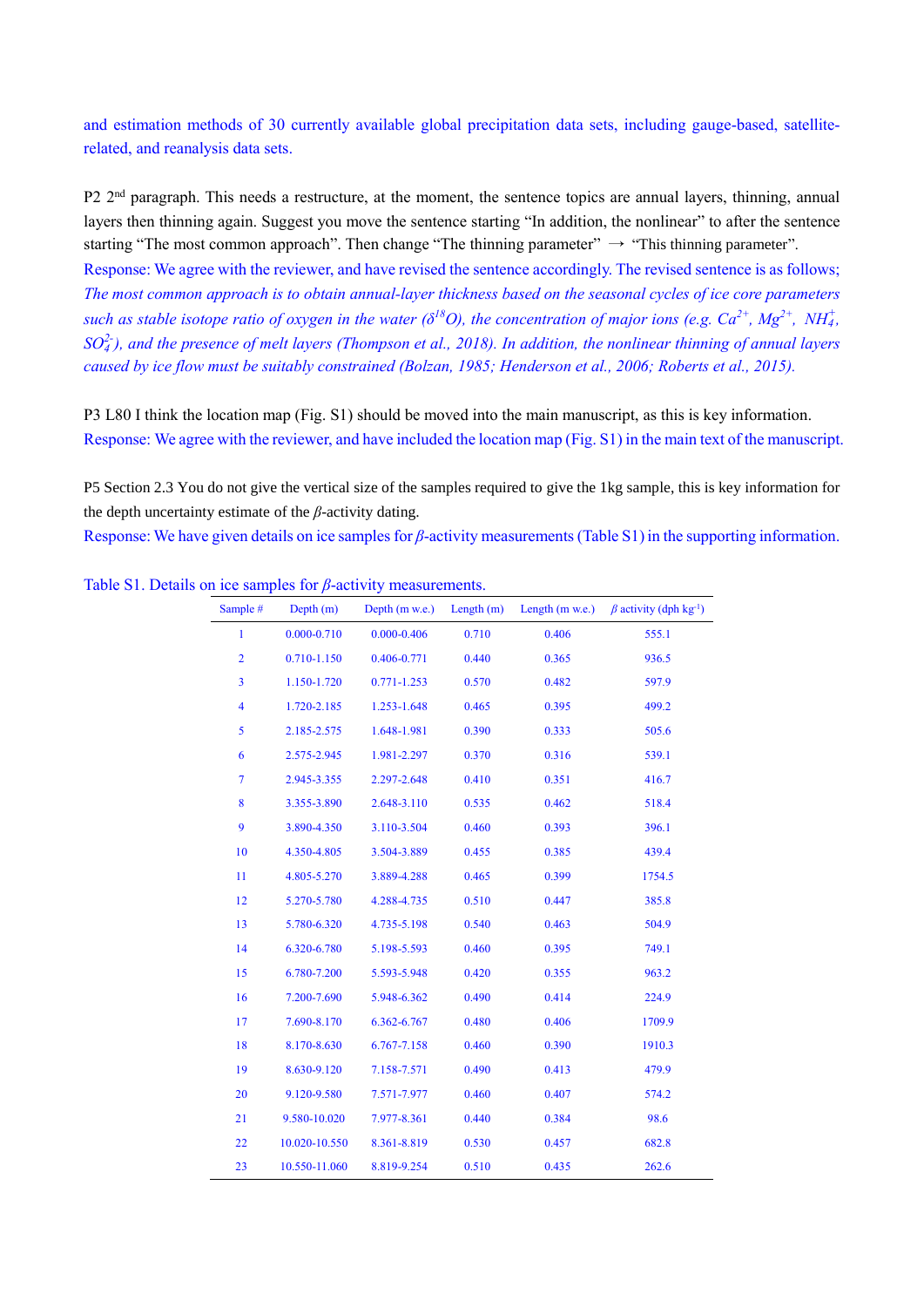| 24 | 11.060-11.490 | 9.254-9.618   | 0.430 | 0.364 | 503.8 |
|----|---------------|---------------|-------|-------|-------|
| 25 | 11.490-12.015 | 9.618-10.061  | 0.525 | 0.444 | 705.8 |
| 26 | 12.015-12.525 | 10.061-10.494 | 0.510 | 0.433 | 168.7 |
| 27 | 12.525-12.925 | 10.494-10.833 | 0.400 | 0.339 | 282.9 |
| 28 | 12.925-13.375 | 10.833-11.203 | 0.450 | 0.370 | 191.8 |
| 29 | 13.375-13.845 | 11.203-11.608 | 0.470 | 0.405 | 673.8 |
| 30 | 13.845-14.305 | 11.608-11.999 | 0.460 | 0.392 | 269.3 |
| 31 | 14.305-14.805 | 11.999-12.410 | 0.500 | 0.411 | 324.3 |

P5 L130 Was the Argon gas flow purged or was the system purged using Argon gas? If the later, suggest changing "whilst the Argon (Ar) gas flow was purged for two minutes"  $\rightarrow$  "whilst the system was purged with Argon (Ar) gas for two minutes".

Response: We thank the reviewer for clarification, and have revised this sentence accordingly, as "whilst the system was purged with Argon (Ar) gas for two minutes".

P5 Section 2.4 you do not give the vertical size of the samples used for the <sup>14</sup>C extraction, this is key information for the uncertainty estimate of the  $^{14}C$  dating, as there is uncertainty in both the age and depth.

Response: We have given the vertical size of the samples used for the <sup>14</sup>C extraction in the supporting information.

P6 L188-189 These grouped peaks could also be from independent snow events with dry wind blown dust deposition between these snow events.

Response: We agree with the reviewer, and have revised the text accordingly. The revised sentence is as follows; *These grouped peaks are interpreted as independent snow events with elevated element concentrations or with windblown dust deposition between these snow events.*

P9 L241-242 Make it clear that you are using the values of "*b*" and "*p*" that you found in Section 3.2. Response: We have revised this sentence as "where  $L_{(2)}$  is the modeled annual layer thickness (mm w.e.) for the average accumulation rate  $(b, i.e., 103 \pm 34 \text{ mm} \text{ w.e.})$  at the depth of *z* given the thinning parameter of *p* (i.e., 0.008).".

P10 L257 Change "can be securely stored"  $\rightarrow$  "is preserved". In fact your density profiles (Fig. S6) suggest this for Core 2 and 3, which both lack the lower densities near the surface indicative of snow. I suggest you add a sentence at Line 258 making this point.

Response: Following the reviewer's comment, we have revised this sentence as "However, not all snowfall is preserved in high-elevation glaciers, due to wind scouring, snow drifting, and sublimation (Hardy et al., 2003). Moreover, firnification process might develop rapidly as indicated from the lack the lower density layers (indicative of snow) near the glacier surface (Fig. S6)".

P10 L265 You have presented all other accumulation rates as mm w.e./yr, suggest that you do the same for the Thompson et al (2006) results, to allow for easy comparison.

Response: We agree with the reviewer, but because the density profile of the Guliya ice core is not available (Thompson et al., 1995), we are not able to calculate the accumulation rate of the Guliya ice core as mm w.e./yr, but this comparison is still reasonable given the similar density for the periods of 1950-1989 A.D. and 1160-1169 A.D.

P10 L284-286 This statement is not correct. For example, an error in either the <sup>14</sup>C dating, or the flow model fit (see main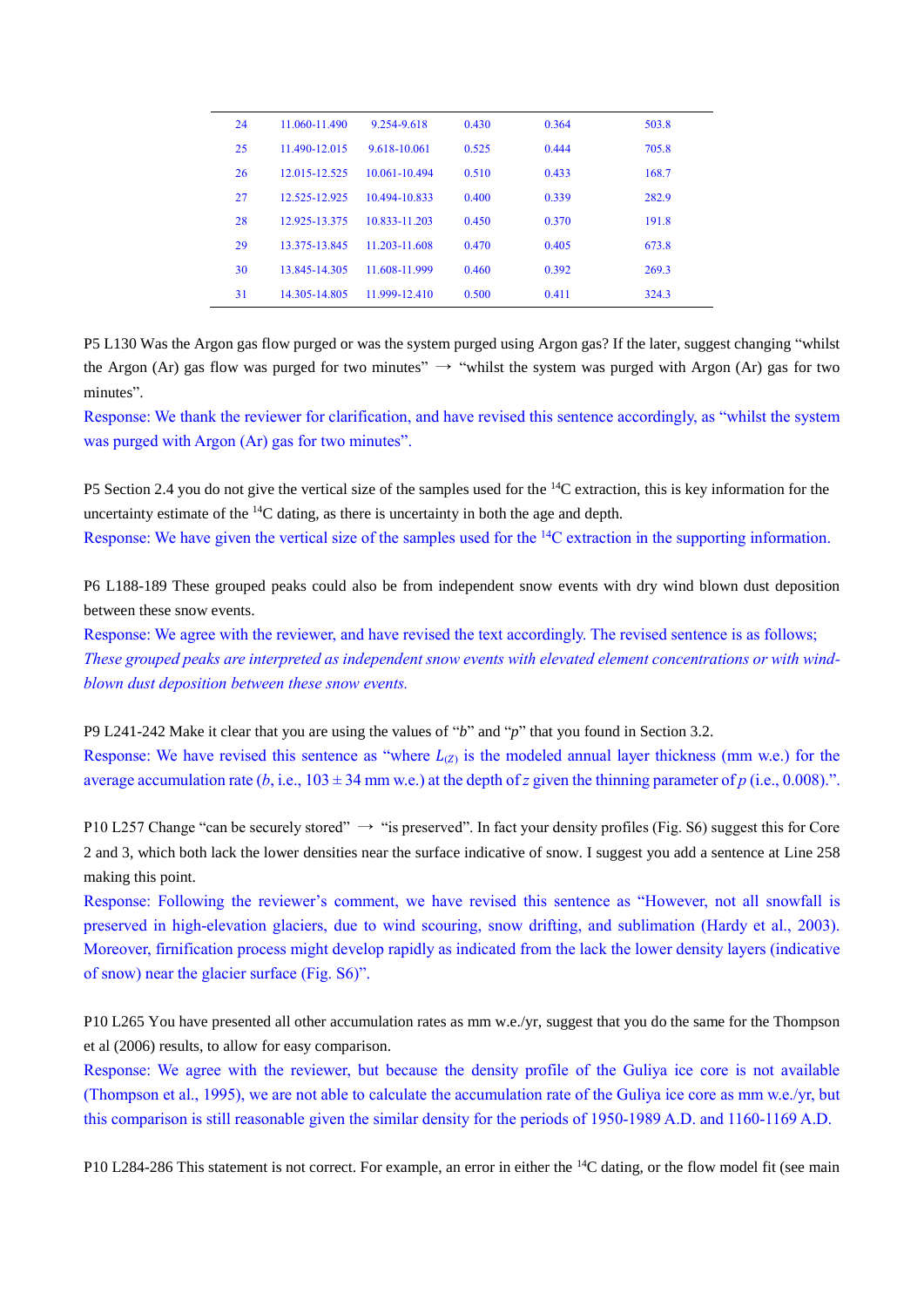points above) will introduce an error in the flow thinning model, which due to its non-linear nature will result in different relative average accumulations over various epochs.

Response: We agree with the reviewer. For this reason, we deleted this statement in the revision.

P11 L295-299 In fact you already have 9 such markers from the <sup>14</sup>C age ties, which allow you to calculate the average accumulation rate over the 8 epochs these 9 makers define.

Response: This suggestion is theoretically possible, but we are not able to calculate the average accumulation rates over the 8 epochs between the 9 <sup>14</sup>C age ties because the errors of the <sup>14</sup>C ages cause overlaps of some ages.

Supp info, Figure 1b give details of where the remote sensing data is from, what is the instrument (e.g. optical, SAR) and give a data citation.

Response: We have included details about the remote sensing data, and provided a citation in the supporting information.

Supp info, Figure S8 Give details of which core (or cores) are being compared here. Response: We have included details of the ice cores in the supporting information.

Supp info, Table S1 is the depth in meters water equivalent? Explain the difference between "<sup>14</sup>C age" and "cal age". Response: The depth in Table S2 is the measured depth in the field. For convenience of the readers, we also included the depth in meters water equivalent in the revision after taking account of the density profile.

Regarding "<sup>14</sup>C age" and "cal age", "<sup>14</sup>C age" denotes conventional radiocarbon age, which is calculated from the formula below:

 $t = -8033 \times \ln(F_s)$ 

where *t* is conventional radiocarbon age, Fs is the  ${}^{14}C / {}^{12}C$  ratio of the sample divided by the same ratio of the modern standard. "cal age" denotes the calibrated age using OxCal v4.3 (Ramsey and Lee, 2013) with the Northern (IntCal13) calibration curve.

Table S2. Results of radiocabon measurements for the Chongce 135.81 m Core 2 ice core samples. For the calibrated calender year, ranges are given with 68.2% probalility.

|          | $\tilde{\phantom{a}}$<br>$\tilde{\phantom{a}}$ |                  |         | $\tilde{\phantom{a}}$ |                 |                          |                          |
|----------|------------------------------------------------|------------------|---------|-----------------------|-----------------|--------------------------|--------------------------|
| Sample # | Depth(m)                                       | Depth $(m w.e.)$ | Mass(g) | $WIOC (\mu g)$        | $F^{14}C$       | ${}^{14}C$ age (ka B.P.) | Calibrated age (ka B.P.) |
| $CC-1$   | 79.46-80.21                                    | 65.74-66.31      | 307.7   | $20.3 \pm 1.2$        | $0.81 \pm 0.01$ | $1.679 \pm 0.078$        | 1.445-1.704              |
| $CC-2$   | 88.82-89.56                                    | 73.31-73.92      | 302.9   | $24.3 \pm 1.4$        | $0.80 \pm 0.01$ | $1.831 \pm 0.138$        | 1.572-1.921              |
| $CC-3$   | 99.44-100.10                                   | 82.12-82.65      | 304.6   | $13.8 \pm 0.9$        | $0.68 \pm 0.01$ | $3.133 \pm 0.161$        | 3.157-3.560              |
| $CC-4$   | 110.58-111.35                                  | 91.48-92.10      | 342.6   | $24.9 \pm 1.4$        | $0.78 \pm 0.01$ | $2.037 \pm 0.142$        | 1.827-2.296              |
| $CC-5$   | 116.62-117.43                                  | 96.39-97.05      | 330.9   | $9.1 \pm 0.7$         | $0.69 \pm 0.01$ | $3.012 \pm 0.164$        | 2.978-3.377              |
| $CC-6$   | 122.64-123.36                                  | 101.40-101.98    | 338.6   | $17.6 \pm 1.1$        | $0.69 \pm 0.01$ | $2.944 \pm 0.157$        | 2.892-3.331              |
| $CC-7$   | 131.41-132.10                                  | 108.54-109.12    | 324.6   | $22.6 \pm 1.3$        | $0.59 \pm 0.01$ | $4.228 \pm 0.176$        | 4.451-5.036              |
| $CC-8$   | 132.65-133.51                                  | 109.59-110.31    | 392.7   | $23.6 \pm 1.4$        | $0.60 \pm 0.01$ | $4.169 \pm 0.175$        | 4.424-4.951              |
| $CC-9$   | 134.31-135.03                                  | 110.98-111.59    | 292.4   | $23.0 \pm 1.4$        | $0.51 \pm 0.01$ | $5.466 \pm 0.201$        | 5.997-6.443              |

## **3 Technical corrections**

P2 L34 Kidd and Hoffman 2011 do not say "most important" only "variable parameter associated with atmospheric circulation". Delete "most important".

Response: Correction has been made accordingly.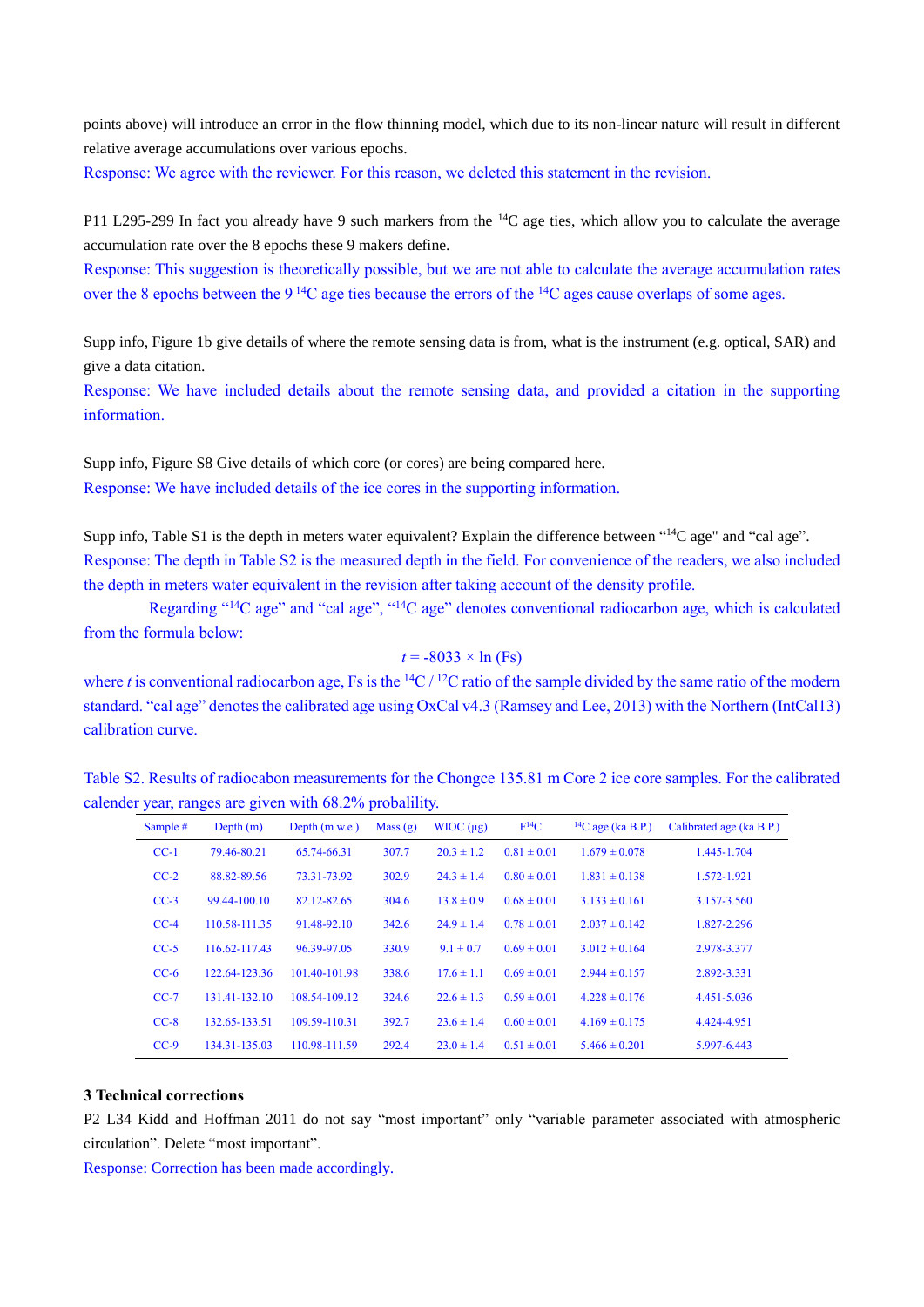P2 L45 "glacier"  $\rightarrow$  "glaciers". Response: Change has been made accordingly.

P2 L45-47 It is possible to obtain accumulation rates at time-scales other than annual from ice-cores. Suggest changing "obtain reliable annual-layer thickness information"→"obtain reliable layer thickness information for the relevant timesscales (typically annual, but may be centennial for low temporal resolution sites or studies)". Response: Change has been made accordingly.

P2 L48 You are not constraining the thinning, you are compensating for it, suggest changing "constrained"  $\rightarrow$ "compensated for".

Response: Change has been made accordingly.

P2 L57 There are many more ice core records than just the citations you list, suggest changing "(Alley"  $\rightarrow$  "(e.g., Alley" Response: Change has been made accordingly.

P3 L62 Change "methods. e.g., the"  $\rightarrow$  "methods, for example the". Response: Change has been made accordingly.

P3 L64 Remove the full stop after "technology". Response: Change has been made accordingly.

P3 L65 Maybe change "reveal" to "resolve". Response: Change has been made accordingly.

P3 L69 Change "parameters"  $\rightarrow$  "parameterisations" Response: Change has been made accordingly.

P3 L77 Delete the word "parameter". Response: Change has been made accordingly.

P3 L78 Change "record" → "records" Response: Change has been made accordingly.

P4 L93 See comment above about moving Fig S1into the main manuscript. Response: Change has been made accordingly.

P4 L96 Is there a citation for the statement that the local climate is "largely controlled by the mid-tropospheric westerlies"? Response: Yes, we have added a citation (i.e., Pang et al. (2020)).

P4 L100 Given you have listed the summer (28%) and winter/spring (59%) precipitation percentages, also include for autumn (13%) rather than leave the reader to calculate this. Suggest changing "lowest amount of precipitation."  $\rightarrow$ "lowest amount (13%) of precipitation."

Response: Change has been made accordingly.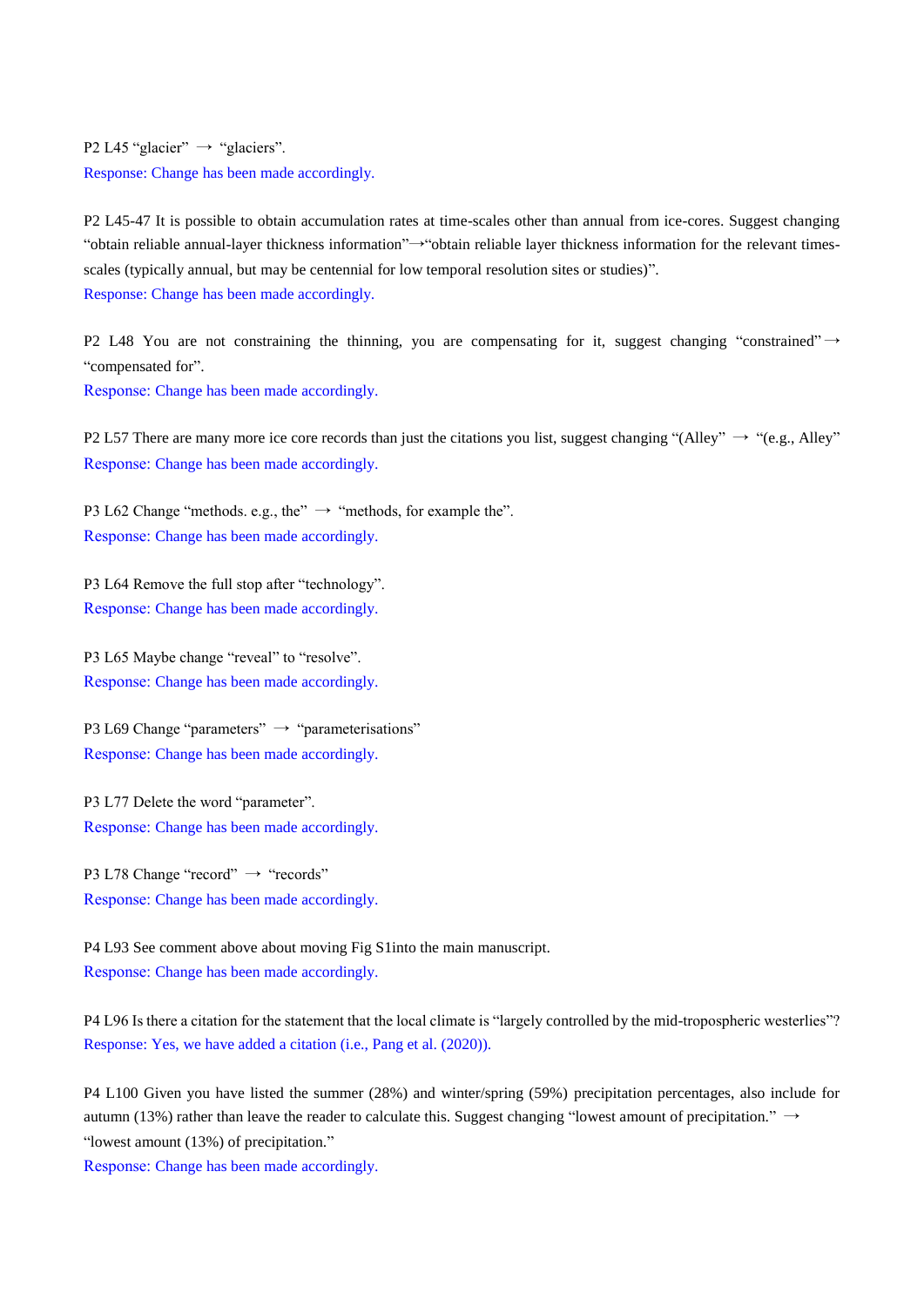P5 L145 There is some ambiguity about what you are removing the 3mm outer layer from, and while the reader can work it out, it is much better to make it easier for the reader to understand. Therefore, suggest changing "decontaminated the <sup>14</sup>C samples"  $\rightarrow$  "decontaminated the ice for the <sup>14</sup>C samples".

Response: Change has been made accordingly.

P5 L147 The more common term is laminar flow "hood" rather than "box". Response: Change has been made accordingly.

P6 L149 Delete "were" Response: Change has been made accordingly.

P6 L153 Change "found in the previous studies (Uglietti et al., 2016)."  $\rightarrow$  "found in Uglietti et al. (2016).". Response: Change has been made accordingly.

P6 S2.5 You talk about verifying your annual-layer identification using StratiCounter, but at this point in the manuscript you haven't described how you did your annual-layer identification. As this description comes later, suggest changing "To verify our annual-layer identifications"  $\rightarrow$  "To verify our annual-layer identifications (see Section 3.1)". Response: Change has been made accordingly.

P6 L166 While CCSM3 might have been "state-of-the-art" when this research was conducted (2006), this is no longer the case, with CCSM3 being replaced by CCSM4 in 2010. Suggest deleting "state-of-the-art". Response: Change has been made accordingly.

P8 L208-209 Until this point your references have been in alphabetic order, so suggest you swap order of Rapp 2012 and Nye 1963.

Response: Change has been made accordingly.

P8 L225 Change "overweigh" → "over emphasise". Response: Change has been made accordingly.

P9 L236 Change "of the Holocene"  $\rightarrow$  "over the Holocene". Response: Change has been made accordingly.

P9 L245 Change "The initial"  $\rightarrow$  "The estimated original (pre-thinning)". Response: Change has been made accordingly.

P13 L344 Change "Bronk Ramsey,  $C_{1}$ "  $\rightarrow$  "Ramsey, C, B.,". Response: Change has been made accordingly.

P13 L350 Delete second, repeated "for large-scale temperature". Response: Change has been made accordingly.

P15 L412 I don't think Parrenin et al 2004 is cited anywhere in the manuscript.